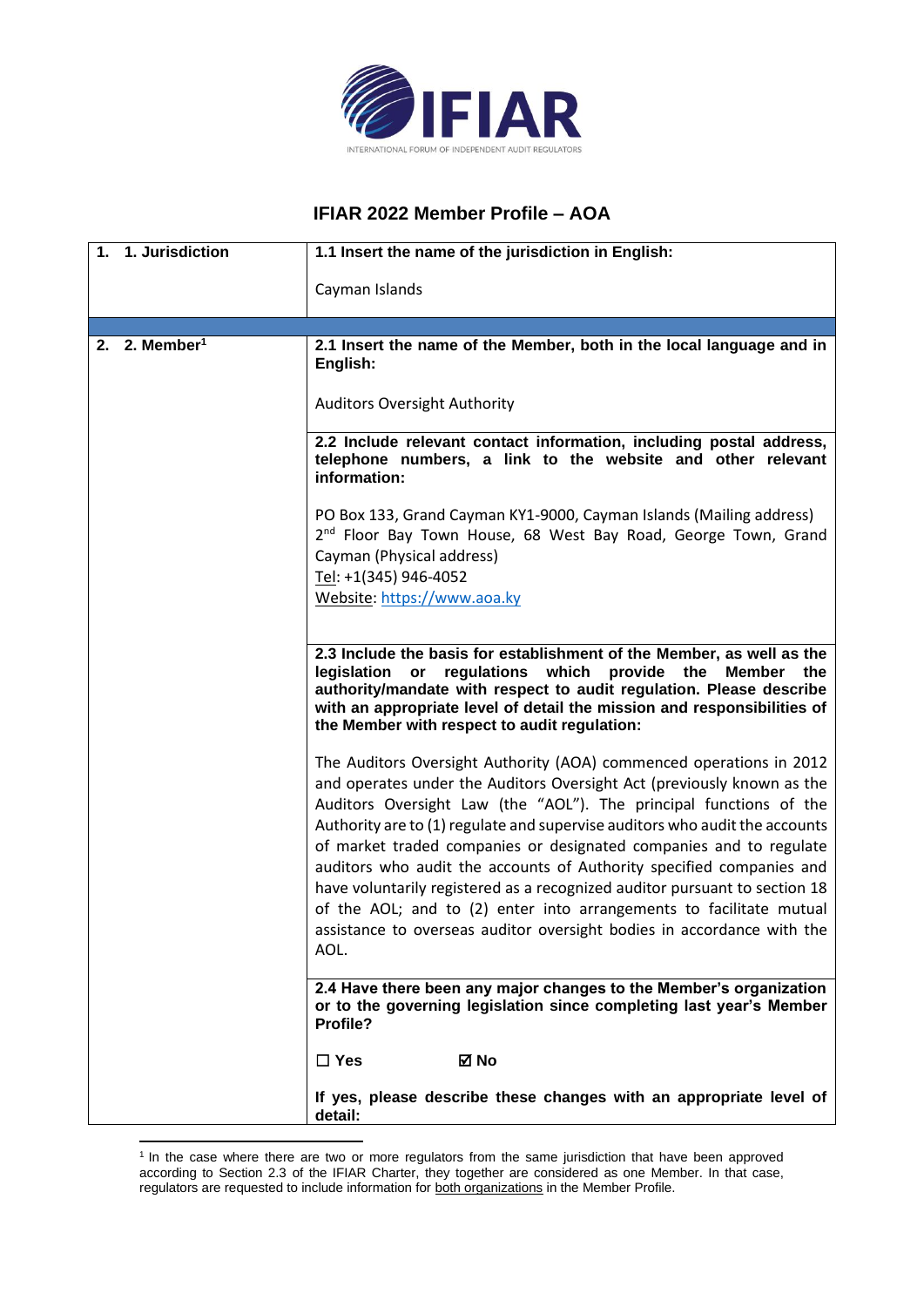

 $\mathsf{l}$ 

Г

| 3. | <b>Governing Body</b><br><b>Composition and</b><br>members | 3.1 Describe with an appropriate level of detail the current<br>composition of the Member's governing body, including the ratio<br>between Board members who are independent from the audit<br>profession and those who are not <sup>2</sup> . The audit profession includes, for<br>example: audit firms, professional accountancy bodies and bodies or<br>entities associated with the audit profession.<br>AOA is governed by a Board of five, all of whom are independent from the<br>audit profession.                       |
|----|------------------------------------------------------------|-----------------------------------------------------------------------------------------------------------------------------------------------------------------------------------------------------------------------------------------------------------------------------------------------------------------------------------------------------------------------------------------------------------------------------------------------------------------------------------------------------------------------------------|
|    |                                                            | 3.2 What are the eligibility criteria / requirements and composition<br>requirements for the members of the governing body?<br>Under the AOL, the Board comprises:<br>The AOA's Managing Director (ex officio) (non-voting);<br>$\bullet$<br>The Auditor General of the Cayman Islands;<br>$\bullet$<br>The Financial Secretary of the Cayman Islands;<br>$\bullet$<br>up to 3 other directors appointed by the Cayman Islands<br>$\bullet$<br>Government, one of whom is not resident in the Cayman Islands.                     |
|    |                                                            | All directors are to be fit and proper persons and shall have demonstrated<br>to the satisfaction of the Cabinet of the Government of the Cayman Islands<br>(which makes the appointments) substantial knowledge and experience<br>relevant to the functions of the Authority.<br>3.3. Is each member of the governing body independent from the audit<br>profession? The audit profession includes, for example: audit firms,<br>professional accountancy bodies and bodies or entities associated<br>with the audit profession. |
|    |                                                            | $\square$ No<br>⊠ Yes<br>3.4 If the answer to question 3.3 is "No", is the majority of the members<br>of the governing body non-practitioner?<br>$\square$ Yes                                                                                                                                                                                                                                                                                                                                                                    |
|    |                                                            | $\Box$ No<br>3.5 If the answer to question 3.3 is "No", which safeguards are in place<br>to provide for the Member's overall independence from the audit<br>profession?                                                                                                                                                                                                                                                                                                                                                           |
|    |                                                            | 3.6 Is there a restriction or recusal process that is applicable to<br>members of the governing body of the Member who are current or<br>former auditors/practitioners?<br>☑ Yes<br>$\square$ No                                                                                                                                                                                                                                                                                                                                  |

 $2$  An individual is independent of the profession even if he is a CPA, Chartered Accountant, or holder of another equivalent qualification, *as long as this individual is not employed* by or affiliated to a registered audit firm, nor employed by or affiliated to of a professional accountancy body, nor employed by or affiliated to bodies or entities associated with the audit profession.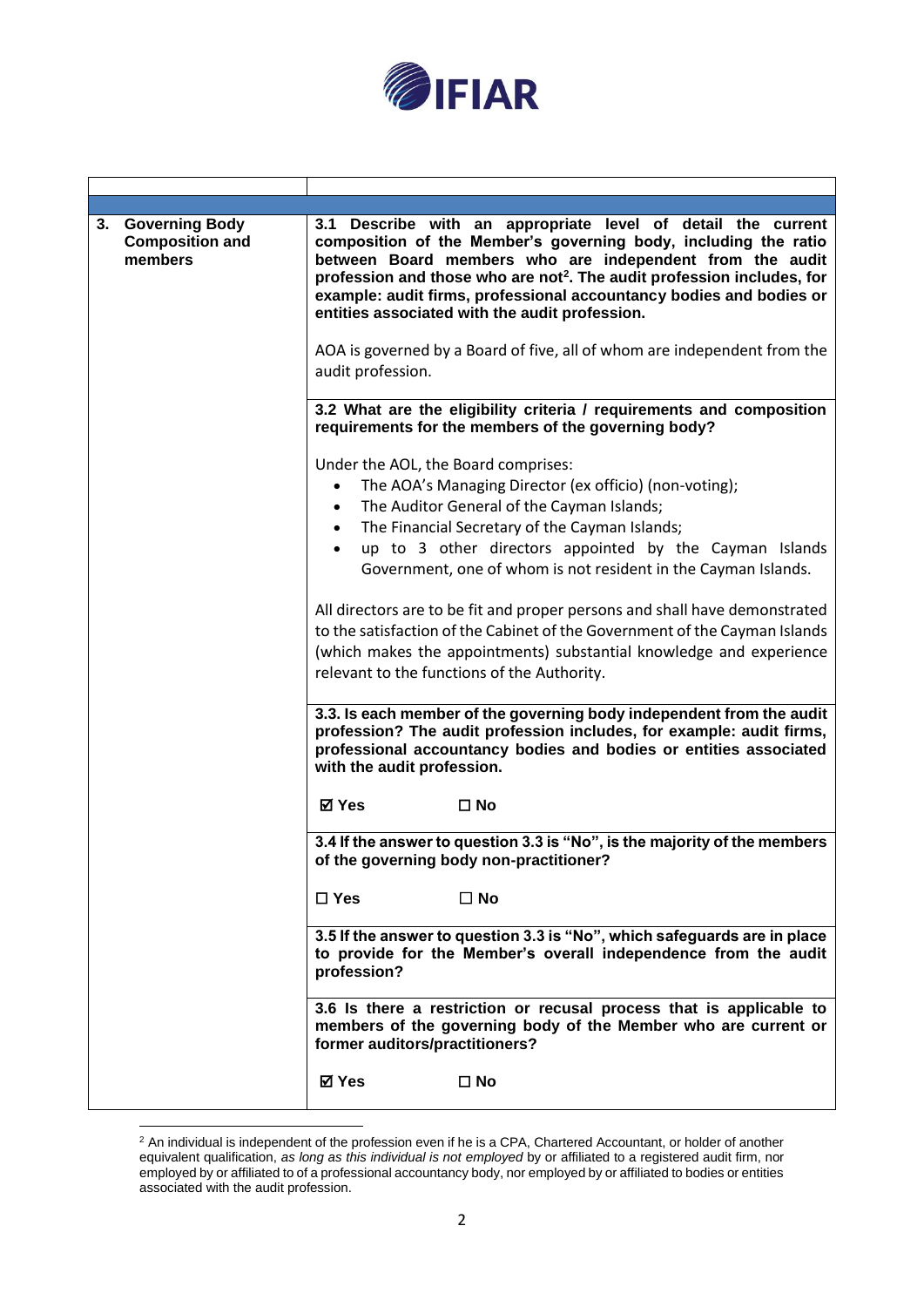

|                                   | Does this include a "cooling-off" period for former auditors?                                                                                                                                                                                                                                                                                                                                                                                                                       |
|-----------------------------------|-------------------------------------------------------------------------------------------------------------------------------------------------------------------------------------------------------------------------------------------------------------------------------------------------------------------------------------------------------------------------------------------------------------------------------------------------------------------------------------|
|                                   | $\square$ No<br>⊠ Yes                                                                                                                                                                                                                                                                                                                                                                                                                                                               |
|                                   | If yes to either of the above, please describe:                                                                                                                                                                                                                                                                                                                                                                                                                                     |
|                                   | Recusals:<br>Board policy requires a board member to recuse themselves from<br>consideration of all matters (including but not limited to the timing and<br>results of inspections, and the imposition of sanctions) related to the firm<br>with which they were previously associated.                                                                                                                                                                                             |
|                                   | Cooling off:<br>Pursuant to Subsection 6(2) of the AOL a former auditor must be retired<br>from the practice of their profession for not less than a period of time<br>determined by Cabinet, which is, by policy, a minimum of 3 years.                                                                                                                                                                                                                                            |
|                                   | 3.7 Other than the governing body, are members of the profession<br>involved in the Member's organization (including in any inspections,<br>committee or panel role)?                                                                                                                                                                                                                                                                                                               |
|                                   | $\square$ No<br>⊠ Yes                                                                                                                                                                                                                                                                                                                                                                                                                                                               |
|                                   | If yes, please describe their role with an appropriate level of detail,<br>including the ratio between those who are independent and those who<br>are not in the relevant function and whether such role includes<br>decisional or control authority:                                                                                                                                                                                                                               |
|                                   | AOA has an agreement with the Institute of Chartered Accountants in<br>England and Wales (ICAEW) under which the inspection unit of its<br>professional standards division provides assistance to AOA in the conduct<br>of inspections. The AOA retains full control of the inspections (timing,<br>scoping, selection, reporting etc). The Managing Director (MD) leads the<br>inspections and ICAEW personnel assist the MD. The ICAEW has no<br>decisional or control authority. |
|                                   |                                                                                                                                                                                                                                                                                                                                                                                                                                                                                     |
| <b>Funding Arrangements</b><br>4. | 4.1 Describe the main funding arrangements of the Member, including<br>the setting and approval of the budget and the fees, if any:                                                                                                                                                                                                                                                                                                                                                 |
|                                   | The government of the Cayman Islands provides the principal funding for<br>AOA. In addition, AOA bills firms registered with AOA a nominal amount<br>(KY\$1,000 each) and bills firms that have been inspected in the year with<br>the direct costs of the inspection being ICAEW costs billed to AOA plus the<br>direct costs of the involvement of the MD in the inspection.                                                                                                      |
|                                   | 4.2 Is the funding free from undue influence by the profession?                                                                                                                                                                                                                                                                                                                                                                                                                     |
|                                   | ⊠ Yes<br>$\square$ No                                                                                                                                                                                                                                                                                                                                                                                                                                                               |
|                                   | Please describe with an appropriate level of detail the safeguards in<br>place to prevent undue influence by the profession:                                                                                                                                                                                                                                                                                                                                                        |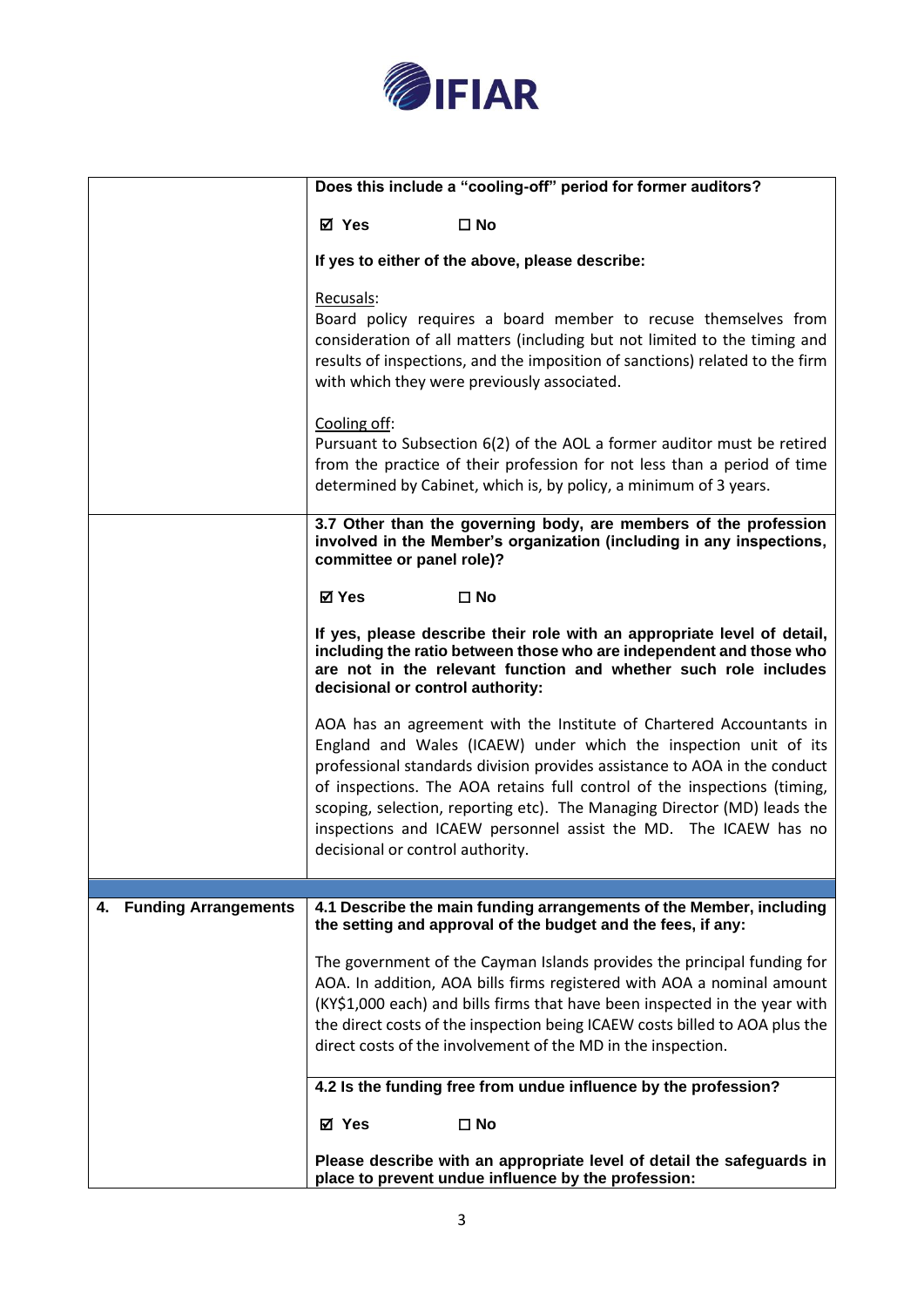

|                                                   | As per above the bulk of the funding for AOA is derived from the Cayman<br>Islands government. AOA sets the registration fees and inspection fees<br>billed to firms; the bulk of the inspection fees billed to the firms are fees<br>billed to AOA by ICAEW. |
|---------------------------------------------------|---------------------------------------------------------------------------------------------------------------------------------------------------------------------------------------------------------------------------------------------------------------|
|                                                   |                                                                                                                                                                                                                                                               |
| <b>Inspection System</b><br>5.                    | 5.1 Does the Member have the responsibility for recurring inspections<br>of audit firms undertaking audits of public interest entities (PIEs)?                                                                                                                |
|                                                   | ⊠ Yes<br>$\square$ No                                                                                                                                                                                                                                         |
|                                                   | 5.2 Is this responsibility undertaken directly or through oversight of<br>inspection conducted by another organization?                                                                                                                                       |
|                                                   | <b>Ø</b> Directly<br>$\Box$<br><b>Through Oversight</b>                                                                                                                                                                                                       |
|                                                   | If directly, kindly provide a brief description or summary of the<br>$\bullet$<br>responsibility, including the regulatory reporting process after<br>inspections i.e. recommendations issued, follow-up, etc.).                                              |
|                                                   | If through oversight of another organization, please describe with<br>an appropriate level of detail the other organization, its relation to<br>the Member, its role, and the arrangements for oversight:                                                     |
|                                                   | The AOA is directly responsible for the oversight of firms under its remit.                                                                                                                                                                                   |
|                                                   | The scope includes audits of entities which might be considered PIE's but<br>the AOA's remit is not determined by a specific definition of PIE's.                                                                                                             |
|                                                   | 5.3 Please describe with an appropriate level of detail the<br>requirements and practices regarding the frequency of inspections:                                                                                                                             |
|                                                   | All in-scope firms are inspected every three years or possibly more<br>frequently at the AOA's discretion.                                                                                                                                                    |
|                                                   |                                                                                                                                                                                                                                                               |
| <b>Audit and Financial</b><br>6.<br><b>Market</b> | 6.1 Provide the number of audit firms subject to inspections. Include<br>an indication of the number of public interest audits (PIEs) and other<br>audits that fall under the Member's oversight or mandate.                                                  |
|                                                   | Two firms and one PIE.                                                                                                                                                                                                                                        |
|                                                   | The scope of the AOA's remit is currently under review and may be<br>expanded in future. Discussions with stakeholders are at an advanced<br>stage and revisions to the AOA remit are expected to be formalized before<br>the end of 2022.                    |
|                                                   | 6.2 What are the sizes and market shares of each of the largest audit<br>firms in the Member's jurisdiction?                                                                                                                                                  |
|                                                   | Not known.                                                                                                                                                                                                                                                    |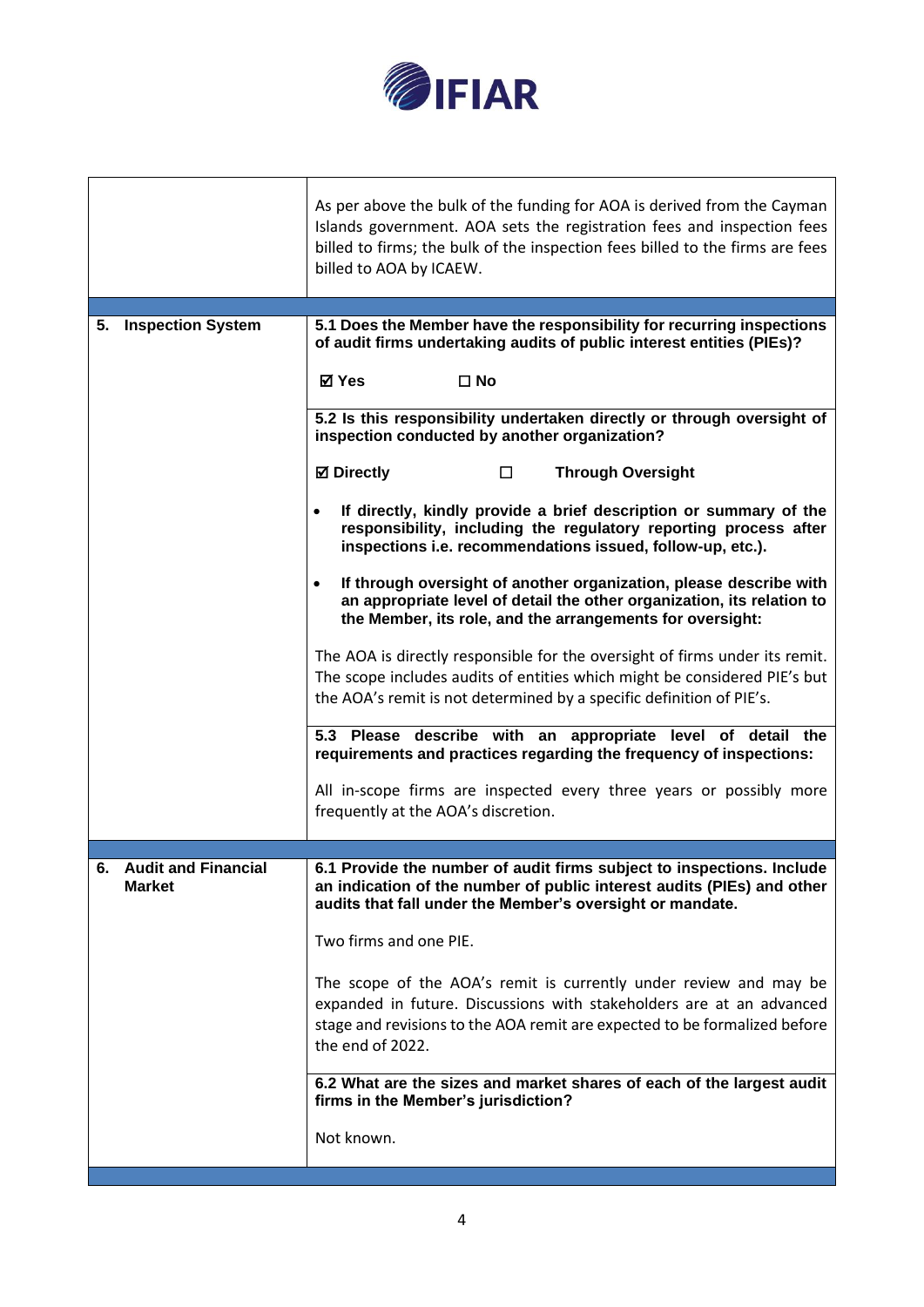

| 7.<br><b>Main Other</b><br><b>Responsibilities of the</b><br>Member within the area<br>of Audit Oversight | 7.1 Please indicate whether the Member has responsibility for tasks<br>other than Inspections within the area of Audit Oversight:<br><b>Ø Registration/Licensing</b><br>$\Box$ Audit and/or Ethics Standard Setting<br>$\Box$ Permanent Education of Auditors<br><b>☑ Enforcement</b><br>$\Box$ Other:<br>7.2 If the Member has the responsibility for Registration/Licensing,<br>please indicate whether this responsibility is undertaken directly or |
|-----------------------------------------------------------------------------------------------------------|---------------------------------------------------------------------------------------------------------------------------------------------------------------------------------------------------------------------------------------------------------------------------------------------------------------------------------------------------------------------------------------------------------------------------------------------------------|
|                                                                                                           | through oversight of Registration/Licensing conducted by another<br>organization?<br><b>Ø</b> Directly<br>□ Through Oversight                                                                                                                                                                                                                                                                                                                           |
|                                                                                                           |                                                                                                                                                                                                                                                                                                                                                                                                                                                         |
|                                                                                                           | If directly, please describe the responsibility with an appropriate<br>$\bullet$<br>level of detail.                                                                                                                                                                                                                                                                                                                                                    |
|                                                                                                           | If through oversight, please indicate the name of the other<br>$\bullet$<br>organization and its composition (i.e. whether practitioners from<br>the audit profession are involved in decision-making). Also give a<br>description of the powers of the other organization and procedure<br>applied, as well as the role of the Member in these procedures.                                                                                             |
|                                                                                                           | AOA is responsible for the registration of audit firms which fall under its<br>remit (as "public accountants" such firms are also required by law to be<br>licensed and registered by the Cayman Islands Institute of Professional<br>Accountants).                                                                                                                                                                                                     |
|                                                                                                           | 7.3 If the Member has the responsibility for Audit and/or Ethics<br>Standard Setting, please indicate whether this responsibility is<br>undertaken directly or through oversight of Audit and/or Ethics<br>Standard Setting conducted by another organization?                                                                                                                                                                                          |
|                                                                                                           | $\square$ Directly<br>□ Through Oversight                                                                                                                                                                                                                                                                                                                                                                                                               |
|                                                                                                           | If directly, please describe the responsibility with an appropriate<br>level of detail.                                                                                                                                                                                                                                                                                                                                                                 |
|                                                                                                           | If through oversight, please indicate the name of the other<br>organization and its composition (i.e. whether practitioners from<br>the audit profession are involved in decision-making). Also give a<br>description of the powers of the other organization and procedures<br>applied, as well as the role of the Member in these procedures.                                                                                                         |
|                                                                                                           | 7.4 If the Member has the responsibility for Permanent Education of<br>Auditors, please indicate whether this responsibility is undertaken<br>directly or through oversight of Permanent Education of Auditors<br>conducted by another organization?                                                                                                                                                                                                    |
|                                                                                                           | $\Box$ Directly<br>□ Through Oversight                                                                                                                                                                                                                                                                                                                                                                                                                  |
|                                                                                                           | If directly, please describe the responsibility with an appropriate<br>level of detail.                                                                                                                                                                                                                                                                                                                                                                 |